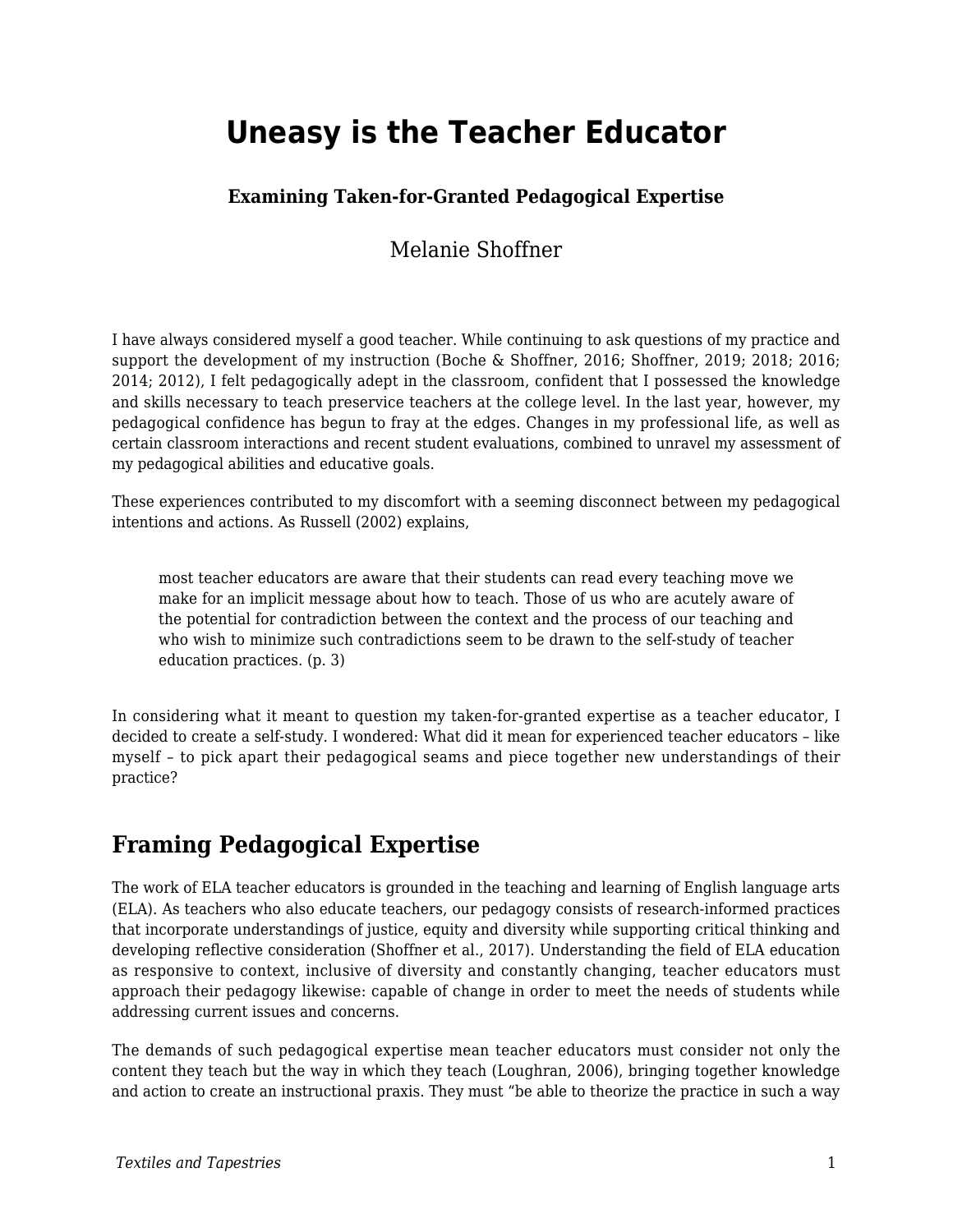as to know and be able to articulate the what, how, and why of teaching and to do so through the very experiences of teaching *and* [sic] learning about teaching" (Loughran, 2006, p. 14). In creating their pedagogical expertise, then, teacher educators' knowledge, skills, and dispositions rest in and respond to a range of contexts, both personal and professional.

Not surprisingly, this is difficult work: "Clearly, then, teacher educators carry a heavy responsibility in what they do, how they do it and the manner in which they come to know and develop their own professional knowledge and practice" (Loughran, 2006. p. 14). Often, this is also uncomfortable work. As Isenbarger and Zembylas (2006) explain, managing the emotions engendered by the questioning and revision of pedagogy is a form of emotional labor. Moreover, the "emotions we experience, and the unconscious appraisal process of evaluating these emotions, cannot be 'separated from the relational, social, cultural, and political contexts in which they occur' (Forgasz, et al., 2014, p. 82)'" (as cited in Stolle et al., 2018, p. 100).

While creating pedagogical expertise is difficult, emotional work, disturbing taken-for-granted pedagogical expertise is equally uncomfortable. It is a productive discomfort, however, since teacher educators "need to look beyond the ability to perform particular skills and procedures…to critique and analyze the nature of practice" (Loughran, 2006, p. 29).

# **Context of the Study**

Three years ago, I chose to move from a research-intensive doctoral-granting university to a master's level university that emphasized undergraduate education. Within that time, I have taught several new-to-me courses, most notably the middle grades (6-8) English Language Arts (ELA) methods course. While I have the necessary knowledge and skills to teach this course, I was surprised to find it held less interest to me than expected, influenced perhaps by my previous positionality as a high school (grades 9-12) ELA teacher and my experiences teaching different methods courses at my former university.

Having always considered myself a "difficult" professor (Shoffner, 2014, 2012), now I felt my teaching did not truly challenge students. My pedagogical practice was still grounded in individual development and collaborative learning, but I was troubled, feeling that my instruction did not critically engage students with the complexity of teaching and learning. Informal and formal student feedback on the course was generally positive, indicating that the students did not share my concerns. However, specific comments on end-of-course evaluations indicated an increasing disinterest in and/or frustration with certain readings and specific assignments, feeding my concerns about my pedagogical effectiveness.

In an effort to "shake up" my pedagogical thinking, I applied to participate in a Summer 2019 university-sponsored week-long institute focused on instructional (re)design. Run more like a workshop, the institute addressed a range of pedagogical concepts (such as backward design, learner-centered teaching, and aligned assessment) while providing time for participants to apply these concepts to the (re)design of a chosen syllabus. Additionally, participants were organized into small groups of five to six faculty that served as learning communities for the whole week. While each day included brief pedagogical presentations and facilitated discussions on different pedagogical concerns, the majority of time was given over to syllabus work, either independently or collaboratively within our small groups.

My goal in joining the institute was twofold: (1) to redesign the syllabus for the middle grades ELA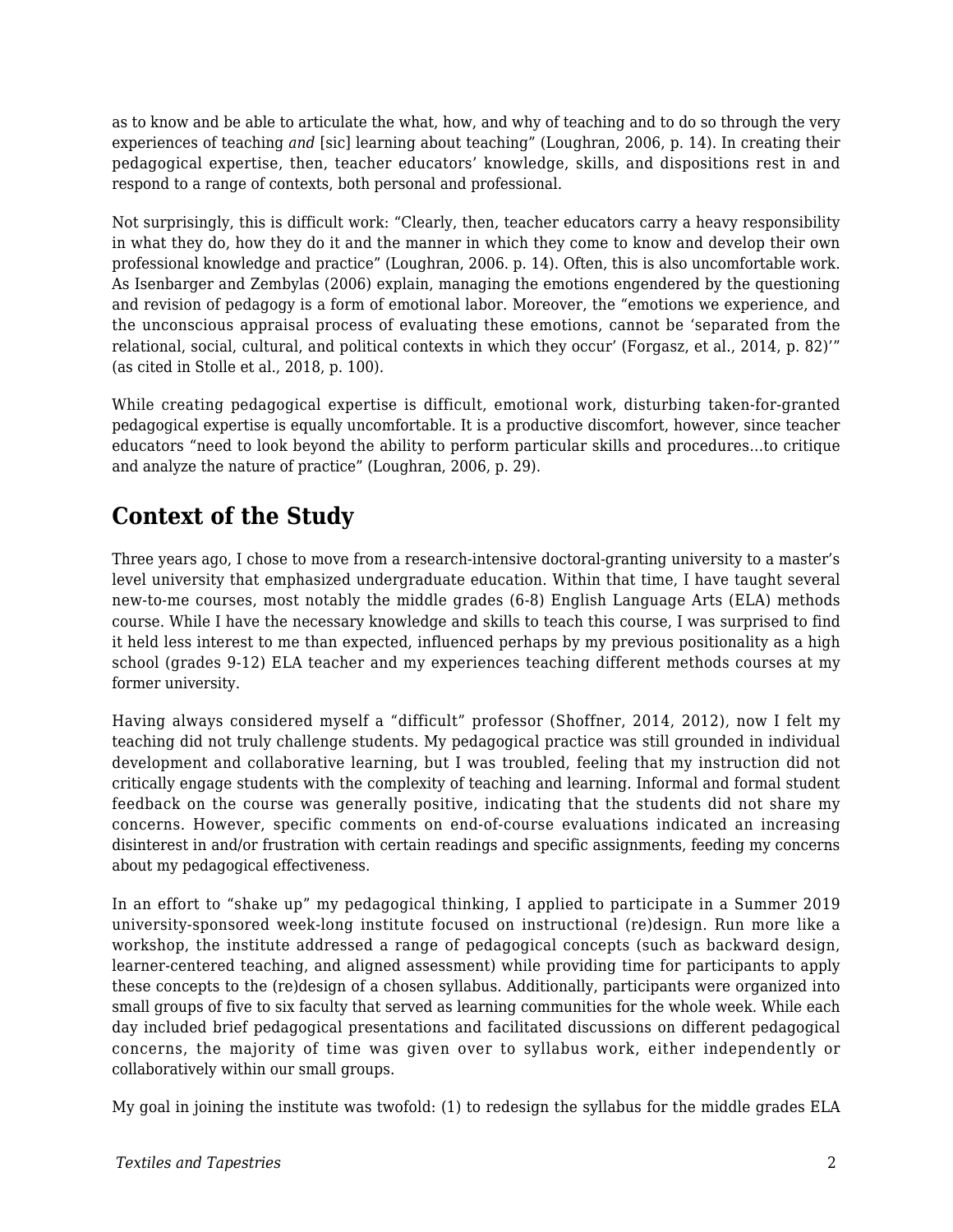methods course and (2) to engage in focused, directed consideration of my pedagogy. Given my background in education, I did not participate with the expectation of learning new material – and, indeed, the information covered was well-known to me as a teacher educator. However, over the course of the week, I did gain different perspectives on familiar pedagogical principles while interacting with others in a friendly, collaborative, learning space.

In Fall 2019, I started the semester with a redesigned middle grades ELA methods course syllabus. While some material remained the same – namely, information required by the university and certain course readings – the majority of readings and most of the assignments were now different. In consciously altering these two elements, I hoped I would counter the concerns voiced by previous students and address my own pedagogical frustration.

# **Situating the Self-Study**

To consider how these efforts to revitalize my practice might influence my instructional thinking and classroom practice, I determined to engage in self-study to examine my pedagogical placement. Selfstudy supports the questioning of one's practice through the "critical examination of one's actions and the context of those actions in order to achieve a more conscious mode of professional activity, in contrast to action based on habit, tradition, and impulse" (Samaras & Freese, 2009, p. 1). Such questioning also requires engagement in reflective practice: "unless teachers engage in critical reflection and ongoing discovery they stay trapped in unexamined judgments, interpretations, assumptions, and expectations" (Larrivee, 2000, p. 294).

This self-study asks what experienced teacher educators learn by examining their pedagogical expertise. To explore this question, I collected data consisting of the syllabi, lesson plans, and final course evaluations from an ELA middle school methods courses taught in Fall 2018 and Fall 2019 as well as a teaching philosophy prepared in Fall 2018.

Although focused on the individual, self-study requires the "involvement of others so that the learning outcomes are much more than personal constructions of meaning" (Loughran, 2005, 6). By engaging with a critical friend, self-study allows the researcher to work with "a trusted person who asks provocative questions, provides data to be examined through another lens, and offers critique of a person's work as a friend" (Costa & Kallick, 1993, p. 50) in order to support and extend understanding of the issue under study.

I am a member of two face-to-face Critical Friends groups offering the necessary and constructive support (Schuck & Russell, 2005) to engage in self-study. The groups' engagement with and perspective on issues of teaching and learning support the reflective consideration needed to examine personal constructions of pedagogical understanding.

The first Critical Friends group – the Teaching & Learning Cohort (TLC) – consists of five professors who come together to examine issues of personal pedagogy. We represent the subjects of Communications, Computer Science, Mechanical Engineering, Peace Studies and Education; like our subject matter, our backgrounds, strengths, and interests are diverse in nature. This group developed after collaborating during the week-long syllabus (re)design institute in Summer 2019. Beginning in Fall 2019 and continuing in Spring 2020, the TLC meets monthly to reflect on course revisions, classroom practices and learning outcomes.

The second Critical Friends group – the Self-Study Study Group (SSSG) – consists of five education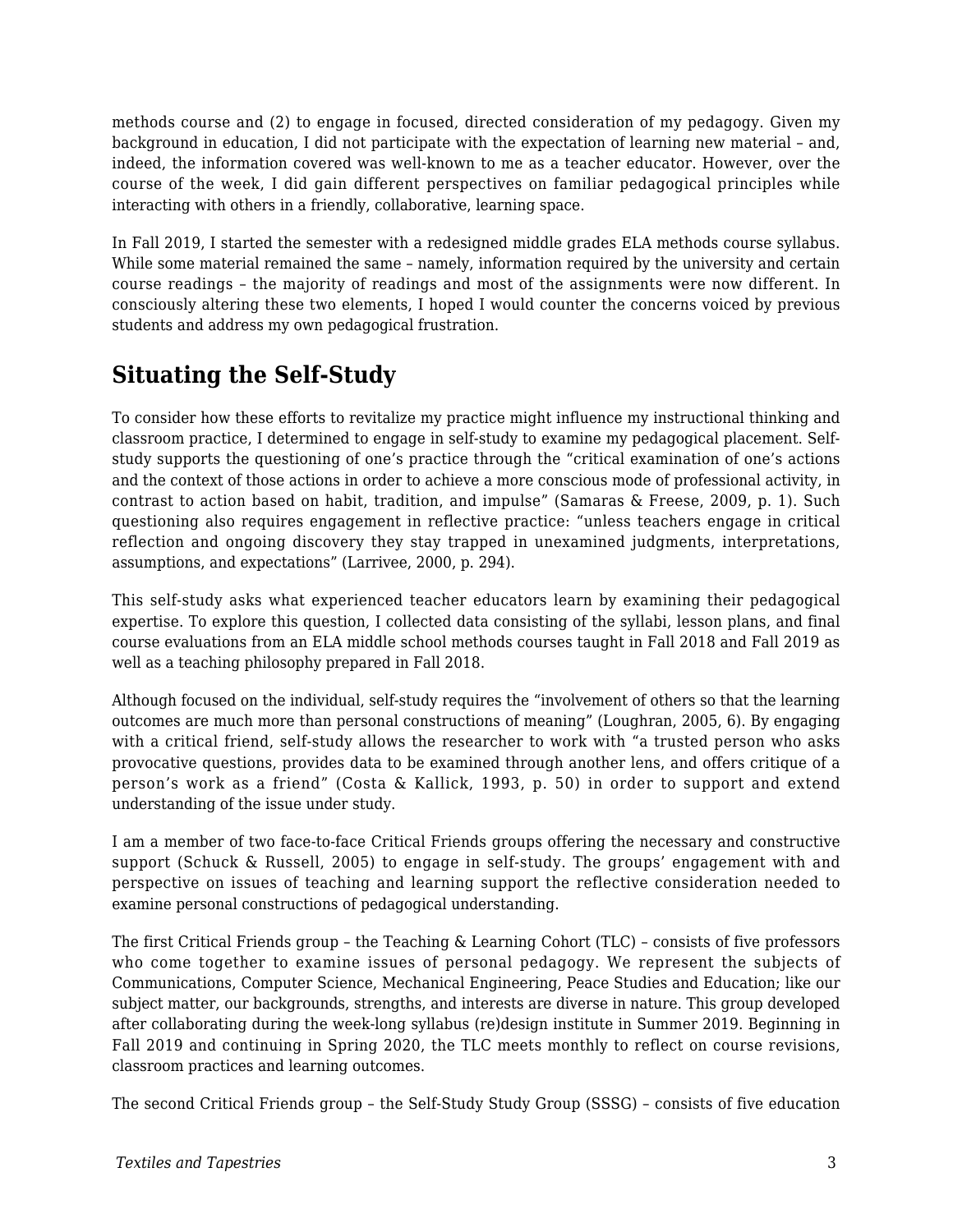professors representing the subjects of differentiation, ELA, mathematics, science, and social studies. This group formed in Fall 2019 in response to a mutual interest in conducting self-study research. Beginning by reading and discussing chapters from Loughran and Russell's (2002) book, the SSSG continues to meet monthly for critical conversations about individually developed self-study projects.

# **Methods of the Study**

In Fall 2019, I worked with a research assistant to analyze the data using qualitative content analysis (Patton, 2002), looking for agreements and disagreements in the syllabi, lesson plans, teaching philosophy and course evaluations. Our initial coding identified eleven different categories: application of concepts, assessment, collaboration, discussion, instructional strategies, multimodality, personal perspective, reading, reflection, social justice, and writing.

For example, questions about teaching "tough texts" (O'Donnell-Allen, 2011), readings about gender, my belief in holding high expectations of students, and students' frustration after viewing the film *The Hate U Give* were all coded as social justice. As a second example, collaboration was the designated code for a paired topic teaching assignment, group evaluation of different instructional technologies, my pedagogical grounding in constructivism (e.g., Dewey, Piaget, and Vygotsky) and students' appreciation of in-class interactions.

We then collapsed these codes into significant themes, with three emerging from our analysis: academic and personal challenge, active engagement in learning, and ELA curriculum. For example, data coded as social justice, reflection, and personal perspective created the theme of academic and personal challenge, while data coded as application of concepts, collaboration and discussion created the theme of active engagement in learning.

Throughout this analysis, I explored understandings of my course revisions and my instruction with my Critical Friends groups. While our discussions were sometimes general in nature – such as sharing different approaches to collaboration in the classroom – they also offered the opportunity to delve more deeply into specific issues – such as evaluating our efforts to incorporate different forms of assessment into our teaching. With each CF group, I was able to discuss my study, ask questions about my understandings, and gain different perspectives on the subjects under discussion.

### **Pedagogical Beliefs in Practice**

Rather than assuming my teaching adhered to my educational beliefs, I used self-study to explore those beliefs in practice. Specifically, I explored two iterations of the ELA methods course (Fall 2018 and Fall 2019) to examine the mis/match between belief and action. For the purposes of this paper, I examine two of the identified themes – active engagement in learning and academic challenge – before considering their meaning for an experienced teacher educator.

#### **Active Engagement in Learning**

In my teaching philosophy, I address students' active engagement in learning through my pedagogical grounding in constructivism: Through facilitated learning, students are active in their own educational development, making them invested participants in the learning process. My syllabi and lesson plans from both semesters indicated students' active engagement in learning through the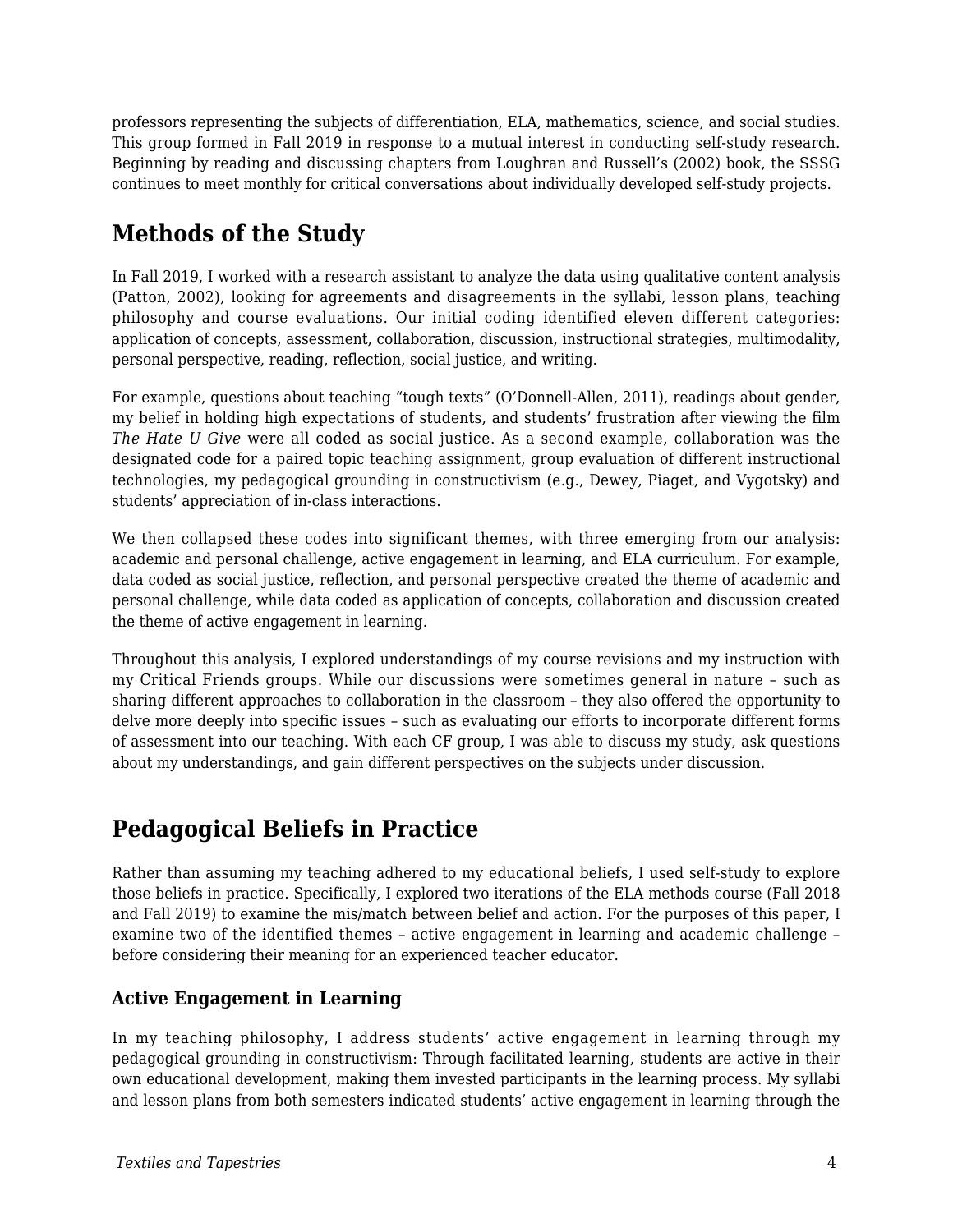use of different instructional practices, such as open-ended prompts, collaborative assignments, group discussions and in-class activities. The the Fall 2019 methods course, however, I made an effort to provide more variety in sustained engagement, with students expected to take a more active role in their learning, in and out of class. Three examples illustrate this approach.

**Assigned Papers.** In the previous iteration of the course, students completed "pedagogical papers," brief papers examining the personal understandings and beliefs that support and guide classroom instruction and interactions with students. Each paper was completed on an assigned topic (e.g., assessment, thematic connection, curriculum review) with guiding questions provided to support students' inquiry. In the fall of 2019, students instead completed "public pedagogy papers," in which they were asked to choose two campus/community events that offered opportunities to learn from common social and cultural experiences. Some suggestions were offered (e.g., a public lecture, a university athletic event, an arts performance) but students were also able to suggest additional ones.

**Summative Assessment**. While each iteration of the course included a summative assessment focused on instructional planning, the Fall 2019 course altered the format of that assessment. Both assignments required students to develop instruction for middle grades students, focusing on a specific young adult text. In Fall 2018, students completed a traditional end-of-semester assessment, submitting a curriculum rationale, lesson plans, supplementary texts, and teacher reflection as one complete project. In Fall 2019, students completed different summative assessments related to instructional planning throughout the semester: a book talk for their specific young adult text, a justification for using their text in three different grade levels, and a lesson plan demonstrating the integration of reading and writing. At the end of the semester, students submitted a reflection on their development as a teacher.

**Workshop Approach.** In both semesters, students had multiple opportunities to interact with each other and the material (e.g., think-pair-share, group completion of a task, full-class discussion) during class. In Fall 2019, students had more sustained involvement with their peers and the curriculum through "workshop" at the end of class. While class discussion and peer interaction continued each week, each class now finished with 25-40 minutes of workshop, providing students with sustained time to collaborate with others or work individually on specific assignments. In one workshop, students collaborated in small groups to create a scoring guide for a provided activity; in another, students individually drafted a writing assignment for their young adult novel that addressed specific criteria.

#### **Academic Challenge**

In my teaching philosophy, I connect my belief in academic challenge to my understanding of students as intelligent young people, capable of meeting high expectations while asking their own questions and exploring the answers. My syllabi and lesson plans reflect my intention to challenge students to think critically and reflectively through stated objectives, selected readings, focused discussions, and open-ended assignments. Still, I felt that the Fall 2018 course was not as intellectually challenging as my planning and instruction would indicate. So, for the Fall 2019 course, I reconsidered how I could better align my goal of intellectually challenging students with course assignments and expectations. Two examples illustrate this effort.

**Addressing Equity and Diversity.** While social justice concepts were addressed in earlier iterations of the course, the Fall 2019 course grounded issues of equity and diversity in the teaching of ELA clearly throughout the semester. On the first day of class, students were given time to read a brief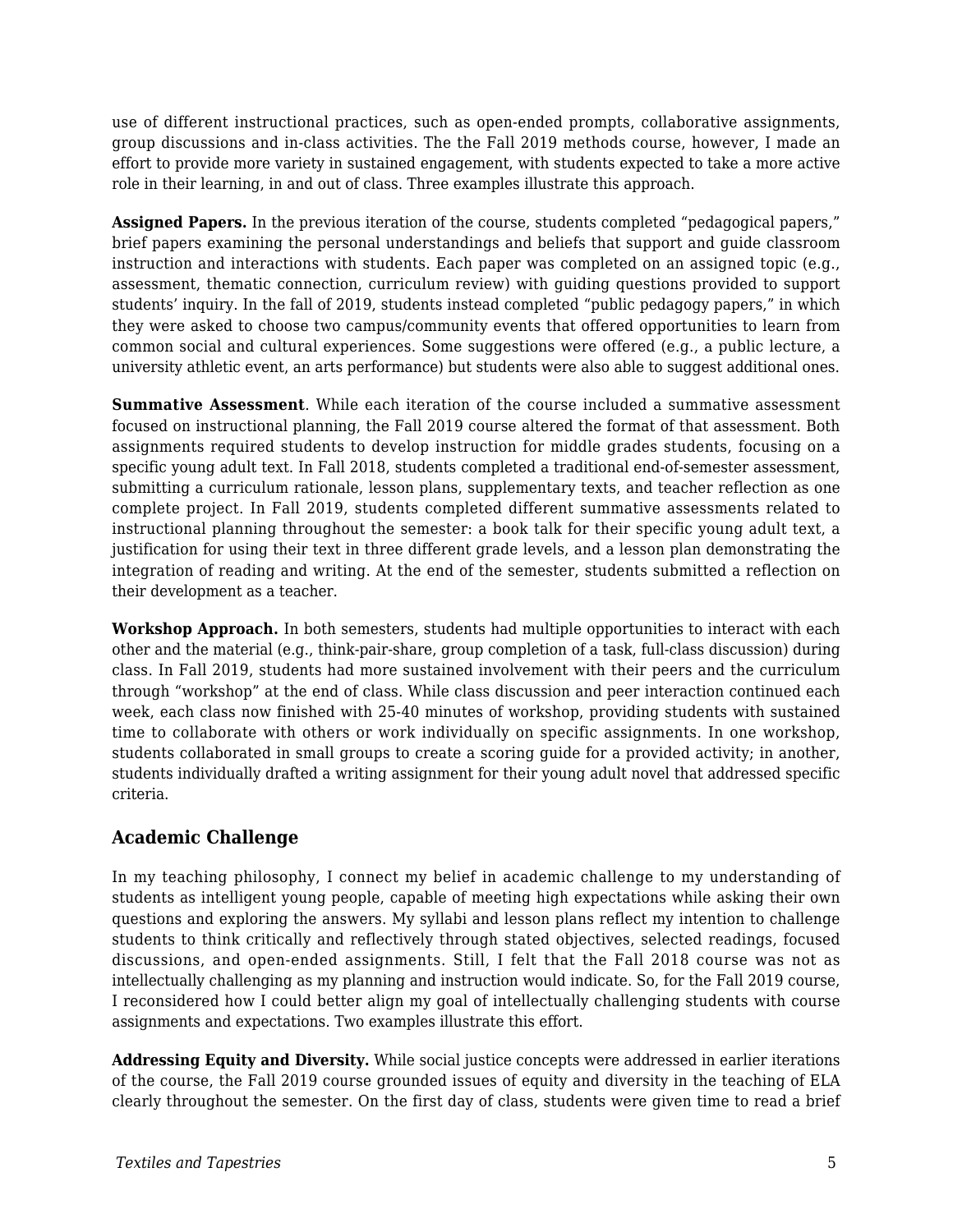chapter on enacting social justice in the ELA classroom (Boyd, 2017).

Students selected a young adult novel for semester-long study from a list of texts that focused on issues of equity and diversity (e.g., Alan Gratz's *Refugee*, Trevor Noah's *Born a Crime*, George Takei's *They Called Us Enemy*). They created a visual rendition of their novel's theme and then considered how incorporating multimodality into instruction supported differentiated learning.

Issues of difference, equity and justice were addressed in each class, developed in response to specific readings (e.g., Christensen's (2011) "Finding voice: Learning about language and power"), students' questions (e.g., their concerns after reading Collins' "What is the 'alt-right'?") and students' experiences (e.g., teaching a lesson to middle grades students).

**Requiring Reading Responses.** In the Fall 2019 course, students completed brief written responses to readings prior to each class meeting. For each reading, they were asked to explain first what they learned and then what they questioned. While the previous iteration of the course frequently required students to reflect on or develop questions, this was the first time students were expected to respond to assigned readings before coming to class. Responses were evaluated only for completion, however; as the assignment stated, "There are no right or wrong responses, so write what you are thinking rather than what you believe you should think." Students' responses were then used to guide instruction. Whole-class discussion questions came directly from students' questions in their responses. Students worked in pairs to apply concepts in lessons planning since their responses demonstrated understanding. Short mini-lectures clarified concerns or misunderstandings expressed in responses.

#### **Learning from Pedagogical Examination**

As noted previously, the questioning of my pedagogy was driven more by an internal disquiet than external feedback, although student evaluations of the Fall 2018 course did indicate that many of the readings "were redundant" or "extremely boring" and that the class focused more on "thought process" than the application of material. While most feedback about the course was positive – addressing responses to specific texts, involvement in class discussions, and engagement in instructional planning – I agreed with the underlying indication that the course was not fully engaging students.

By the conclusion of the Fall 2019 methods course, I felt positive in my efforts to address my pedagogical concerns. Course evaluations gave me some insight into specific issues: While students noted that the reading load was heavy, they also indicated the readings were "helpful" and liked "bringing the reading into our own lives." Students saw the assignments requiring them to address and create curriculum as "beneficial" and enjoyed "engaging and effective" class activities. One student specifically referenced the benefits of completing the reading responses: "Although it was sometimes tedious, having us complete the reading responses a day before class really helped me absorb the information and come to class prepared."

Involvement in the summer curriculum design institute certainly helped to rejuvenate my pedagogical thinking. The sustained time and focus on specific instructional elements required me to reconsider my "normal" approaches to the course, while collaboration with peers (who then became Critical Friends) offered different perspectives and encouraged questioning.

However, the study of my own pedagogical expertise allowed me to identify the importance of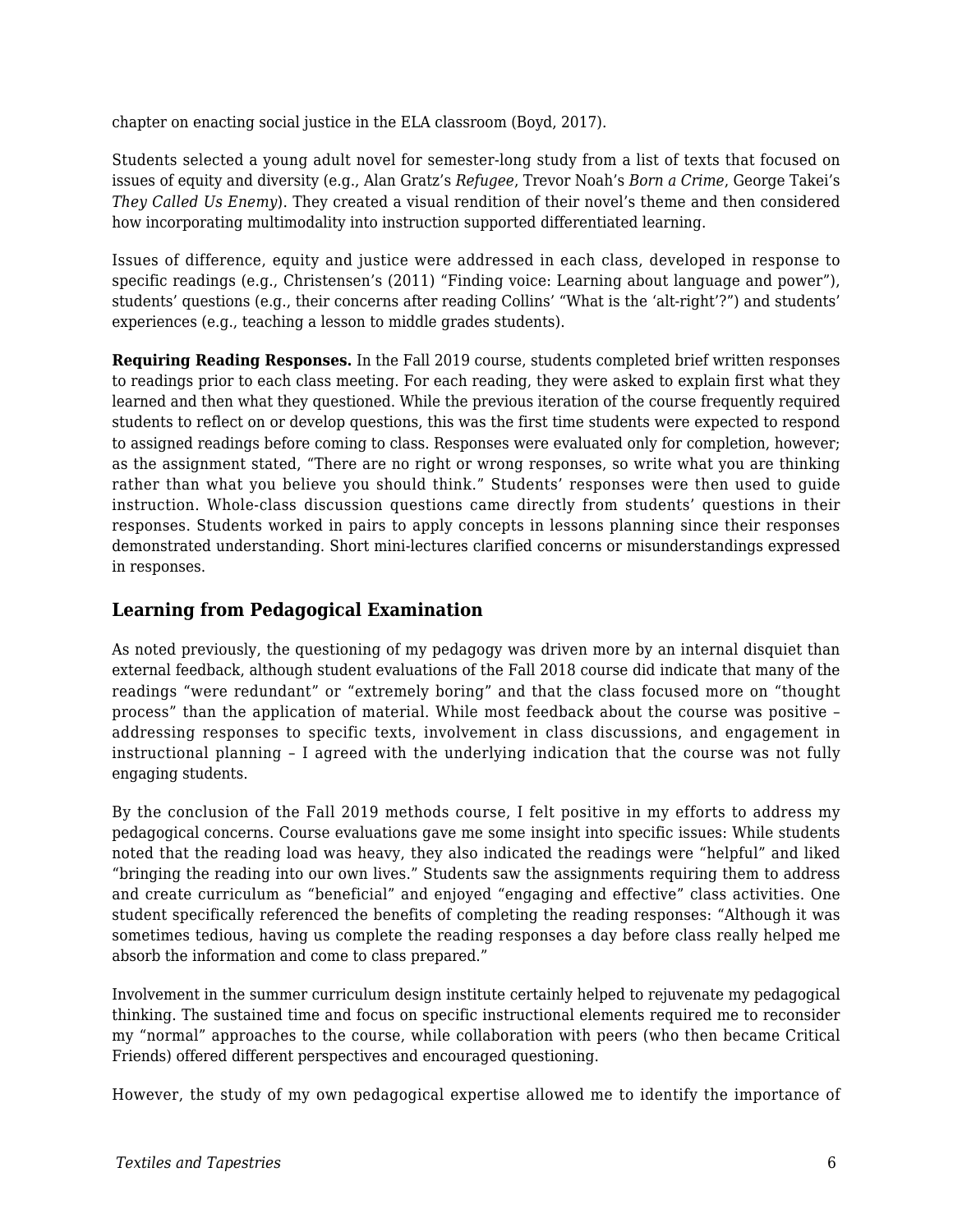engaging more consciously with my content and my instruction. While I clearly expressed beliefs in active learning, student engagement, and intellectual challenge, my classroom practice had gradually moved away from incorporating those beliefs in specific ways. Knowing what I valued, pedagogically, did not automatically translate into what I did, in either course design or weekly instruction.

Just as learning, motivation, and engagement are interconnected elements in the classroom for students (Bundick, et al., 2014), they are so for teachers. Approaching the teaching of ELA through the study of meaningful issues and concerns (e.g., learning ELA to empower students, responding to issues of equity, incorporating diverse texts) rather than only the content itself (e.g., the use of rubrics, the teaching of grammar, the development of lessons) energized me while engaging students in relevant curriculum. The course still addressed needed content, but now did so through direct instruction and application in class, providing time for students to digest more complex issues through readings, assignments, and discussions.

In my teaching philosophy, I state the importance of continuing to develop an understanding of subject matter and pedagogy in order to improve as an educator. This study reminded me of the need to frequently question the match between intention and outcome. While I possessed "the pedagogical skills necessary to help students see the relevance and importance of the material to their lives, interests, and future goals" (Bundick et al, 2014, p. 23), I had gradually moved away from applying those skills. Students were busy and the course addressed necessary material but, overall, the course was not offering enough active engagement or useful challenge to make it meaningful to the students – or to me.

### **Conclusion**

By engaging in self-study, "we have the ability to develop as teachers by identifying elements of our practice to change, improve or maintain" (Shoffner, 2014, p. 189). By examining my taken-forgranted pedagogical expertise, I not only identified ways in which I was developing as a teacher but considered the importance of doing so. My students benefitted as learners and developing teachers – which was the impetus for my initial pedagogical interrogation – but I benefitted, as well, enjoying the Fall 2019 iteration of the ELA methods course more than those taught previously. As Taylor and Newberry (2018) note, positive emotions are important in education, supporting and strengthening teachers' motivation, thinking and happiness. Moreover, "when a classroom is filled with students who are paying attention, focused, participating, mentally stimulated, and having fun, the teacher is much more likely to enjoy being there and, in turn, likely to be more invested (and less likely to burn out)" (Bundick et al., 2014, p. 5).

### **References**

Boche, B., & Shoffner, M. (2016). Connecting technology, literacy and self-study in English Language Arts teacher education. In D. Garbett & A. Ovens (Eds). *Being self-study researchers in a digital world: Future-oriented research and pedagogy in teacher education* (pp. 61-72). Springer International Publishing.

Boyd, A. S. (2017). *Social justice literacies in the English classroom: Teaching practice in action*. Teachers College Press.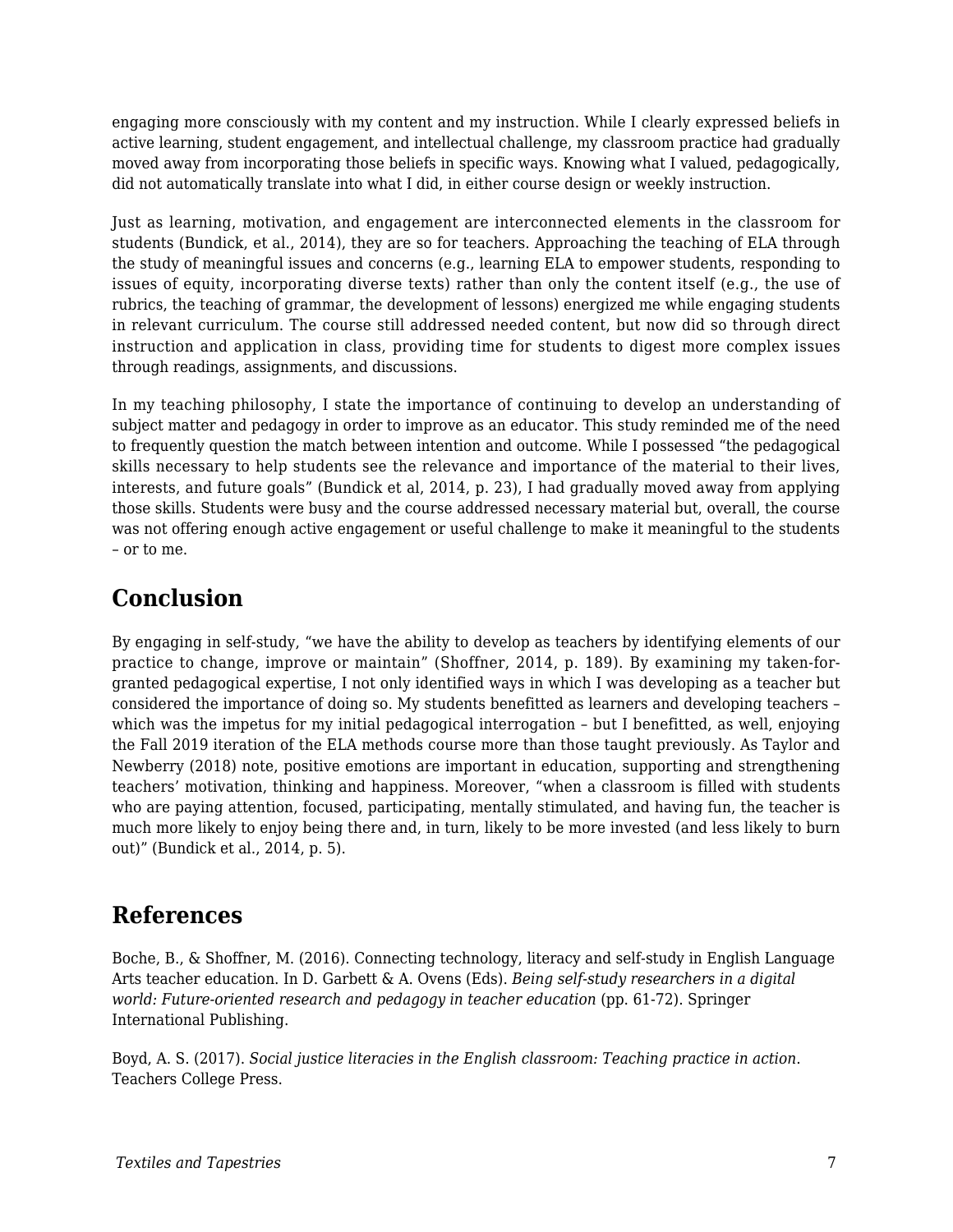Bundick, M. J., Quaglia, R. J., Corso, M. J., & Haywood, D. E. (2014). Promoting student engagement in the classroom. *Teachers College Record*, *116*(4), 1–34.

Costa, A. L., & Kallick, B. (1993). Through the lens of a critical friend. *Educational Leadership*, *51*(2), 49–51.

Christensen, L. (2011). Finding voice: Learning about language and power. *Voices from the Middle*, *18*(3), 9–17.

Collins, C. (2017). What is the "alt-right"? *Teaching Tolerance*, *57*, 1–5.

Gratz, A. (2017). *Refugee.* Scholastic.

Isenbarger, L., & Zembylas, M. (2006). The emotional labour of caring in teaching. *Teaching and Teacher Education*, *22*(1), 120–134.

Larrivee, B. (2000). Transforming teaching practice: Becoming the critically reflective teacher. *Reflective Practice*, *1*(3), 293–307.

Loughran, J. (2006). *Developing a pedagogy of teacher education: Understanding teaching and learning about teaching*. Routledge.

Loughran, J. (2005). Researching teaching about teaching: Self-study of teacher education practices. *Studying Teaching Education*, *1*(1), 5–16.

Loughran, J., & Russell, T. (2002). *Improving teacher education practice through self-study*. Routledge.

Noah, T. (2019). *It's Trevor Noah: Born a crime: Stories from a South African childhood* [adapted for young readers]. John Murray.

O'Donnell-Allen, C. (2011). *Tough talk, tough texts: Teaching English to change the world*. Heinemann.

Patton, M. Q. (2002). *Qualitative research & evaluation methods* (Vol. 3rd). Sage.

Russell, T. (2002). Can self-study improve teacher education? In J. Loughran & T. Russell (Eds.), *Improving teacher education practices through self-study* (pp. 3-9). Routledge Falmer.

Samaras, A. P. & Freese, A. R. (2009). Looking back and looking forward: An historical overview of the Self-study school. In C. A. Lassonde, S. Galman, & C. Kosnik (Eds.), *Self-Study Research Methodologies for Teacher Educators* (Vol. 7, pp. 3-19). Sense Publishers.

Schuck, S., & Russell, T. (2005). Self-study, critical friendship, and the complexities of teacher education. *Studying Teaching Education*, *1*(2), 107–121.

Shoffner, M., Alsup, J., Garcia, A., Haddix, M., Moore, M., Morrell, E., Schaafsma, D., & Zuidema, L. A. (2017). *What is English Language Arts teacher education?* National Council of Teachers of English. [https://edtechbooks.org/-XDBb](http://www2.ncte.org/statement/whatiselateachereducation/)

Shoffner, M. (2019). The potential of problematic practice: Preparing teachers for the secondary ELA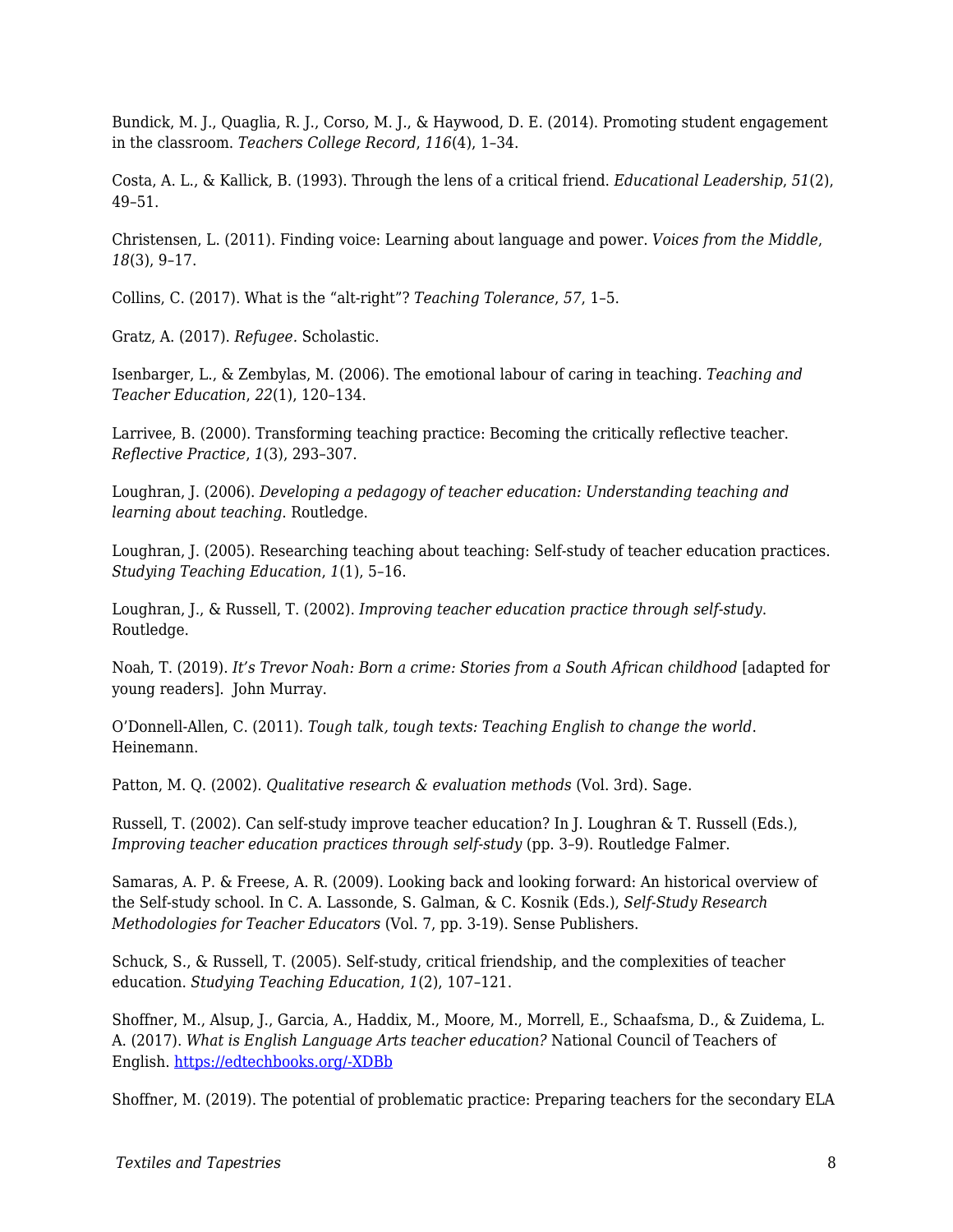classroom. In H. L. Hallman, K. Pastore-Capuana, & D. L. Pasternak (Eds.), *Possibilities*, *challenges, and changes in English teacher education today: Exploring identity and professionalization* (pp. 39-50). Rowman & Littlefield.

Shoffner, M. (2018). The professor abroad: Crossing the pedagogical border. In D. Garbett & A. Ovens (Eds). *Pushing boundaries and crossing borders: Self-study as a means for researching pedagogy* (pp. 287-293). Creative Commons.

Shoffner, M. (2016). From expert to novice: Studying a second discipline. In D. Garbett & A. Ovens (Eds.), *Enacting self-study as methodology for professional inquiry. Proceedings of the 11th International Conference on Self-Study of Teacher Education Practices* (pp. 213-218). S-STEP.

Shoffner, M. (2014). The expertise of heart and head: Supporting the student-teacher relationship. In D. Garbett & A. Ovens (Eds.), *Changing practices for changing times: Past, present and future possibilities for self-study. Proceedings of the Tenth International Conference on Self-Study of Teacher Education Practices* (pp. 209–211). S-STEP.

Shoffner, M. (2012). Reflection, responses and relationships: Examining my practice through selfstudy. In J. R. Young, L. B. Erickson, & S. Pinnegar (Eds.), *Extending inquiry communities: Illuminating teacher education through self-study. Proceedings of the Ninth International Conference on Self-Study of Teacher Education Practices* (pp. 264–267). Brigham Young University.

Stolle, E. P. Malmstrom, M., & Blennow, K. (2018). Crossing borders and pushing boundaries: Positioning, emotions, and liminality in teacher education. In D. Garbett & A. Ovens (Eds.), *Pushing boundaries and crossing borders: Self-study as a means of researching pedagogy* (pp. 99-106). S-STEP.

Takei, G., Eisinger, J., & Scott, S. (2019). *They called us enemy.* Top Shelf.

Taylor, L. P., & Newberry, M. (2018). Self-study of a teacher's practices of and experience with emotion regulation. In D. Garbett & A. Ovens (Eds.), *Pushing boundaries and crossing borders: Selfstudy as a means of researching pedagogy* (pp. 133-138). S-STEP.